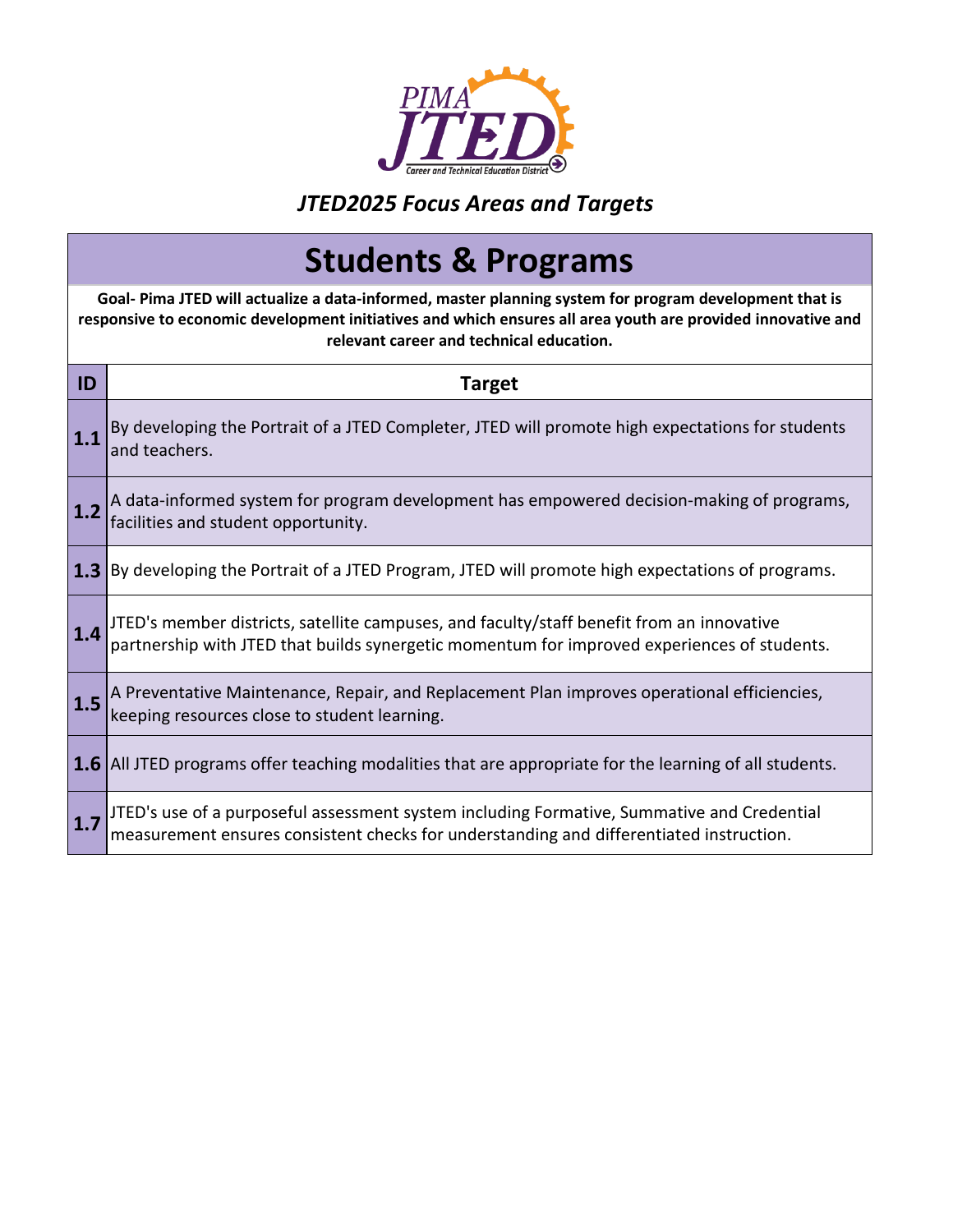## **Professional Community**

**Goal- Pima JTED will ensure that 100% of satellite and central teachers and staff have access to engaging professional development within a culture that values diversity and growth mindset, as well as coaching and local business industry support.**

| ID  | <b>Target</b>                                                                                                                                                                                                                                                  |
|-----|----------------------------------------------------------------------------------------------------------------------------------------------------------------------------------------------------------------------------------------------------------------|
| 2.1 | Student engagement in decision making is present throughout the organization and has created a<br>bridge to student perspective                                                                                                                                |
| 2.2 | JTED's faculty and staff are better able to provide an exceptional learning experience to students<br> because JTED is a great place to work.                                                                                                                  |
|     | Innovative Professional Development offerings have increased by 25% (including the development of<br>$\left 2.3\right $ 10 asynchronous webinars) resulting in improved performance in evaluation and measures found in<br>the Program and Completer profiles. |
| 2.4 | By developing approaches informed by a lens of equity for all, JTED's environment can be more<br>reflective of its community.                                                                                                                                  |